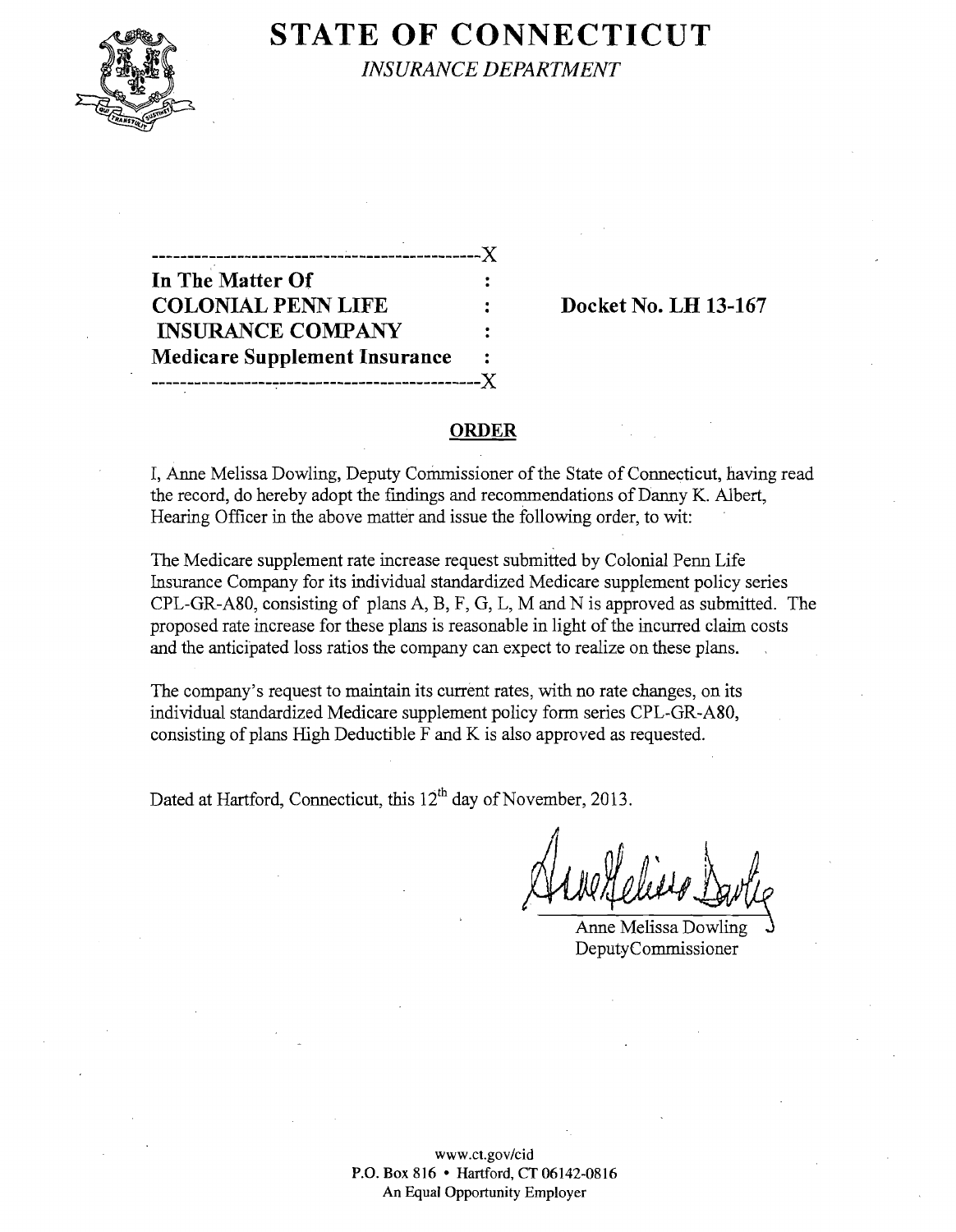

# **STATE OF CONNECTICUT**

*INSURANCE DEPARTMENT* 

**----------------------------------------------J( In The Matter Of COLONIAL PENN LIFE : Docket No. LH 13-167 INSURANCE COMPANY Medicare Supplement Insurance ----------------------------------------------J(** 

#### **PROPOSED FINAL DECISION**

#### 1. INTRODUCTION

The Insurance Commissioner of the State of Connecticut is empowered to review rates charged for individual and group Medicare supplement policies sold to any resident of this State who is eligible for Medicare. The source for this regulatory authority is contained in Chapter 700c and Section 38a-495a of the Connecticut General Statutes.

After due notice a hearing was held at the Insurance Department in Hartford on October 29,2013 to consider whether or not the rate increase requested by Colonial Penn Life Insurance Company on its individual standardized Medicare supplement business should be approved.

No one from the general public attended the hearing.

No representatives from Colonial Penn Life attended the hearing.

The hearing was conducted in accordance with the requirements of Section 38a-474, Connecticut General Statutes, the Uniform Administrative Procedures Act, Chapter 54 of the Connecticut General Statutes, and the Insurance Department Rules of Practice, Section 38a-8-1 et seq. of the Regulations of Connecticut State Agencies.

A Medicare supplement (or Medigap) policy is a private health insurance policy sold on an individual or group basis which provides benefits that are additional to the benefits provided by Medicare. For many years Medicare supplement policies have been highly regulated Under both state and federal law to protect the interests of persons eligible for Medicare who depend on these policies to provide additional coverage for the costs of health care.

Effective December 1, 2005, Connecticut amended its program of standardized Medicare supplement policies in accordance with Section 38a-495a of the Connecticut General Statutes, and Sections 38a-495a-1 through 38a-495a-21 of the Regulations of Connecticut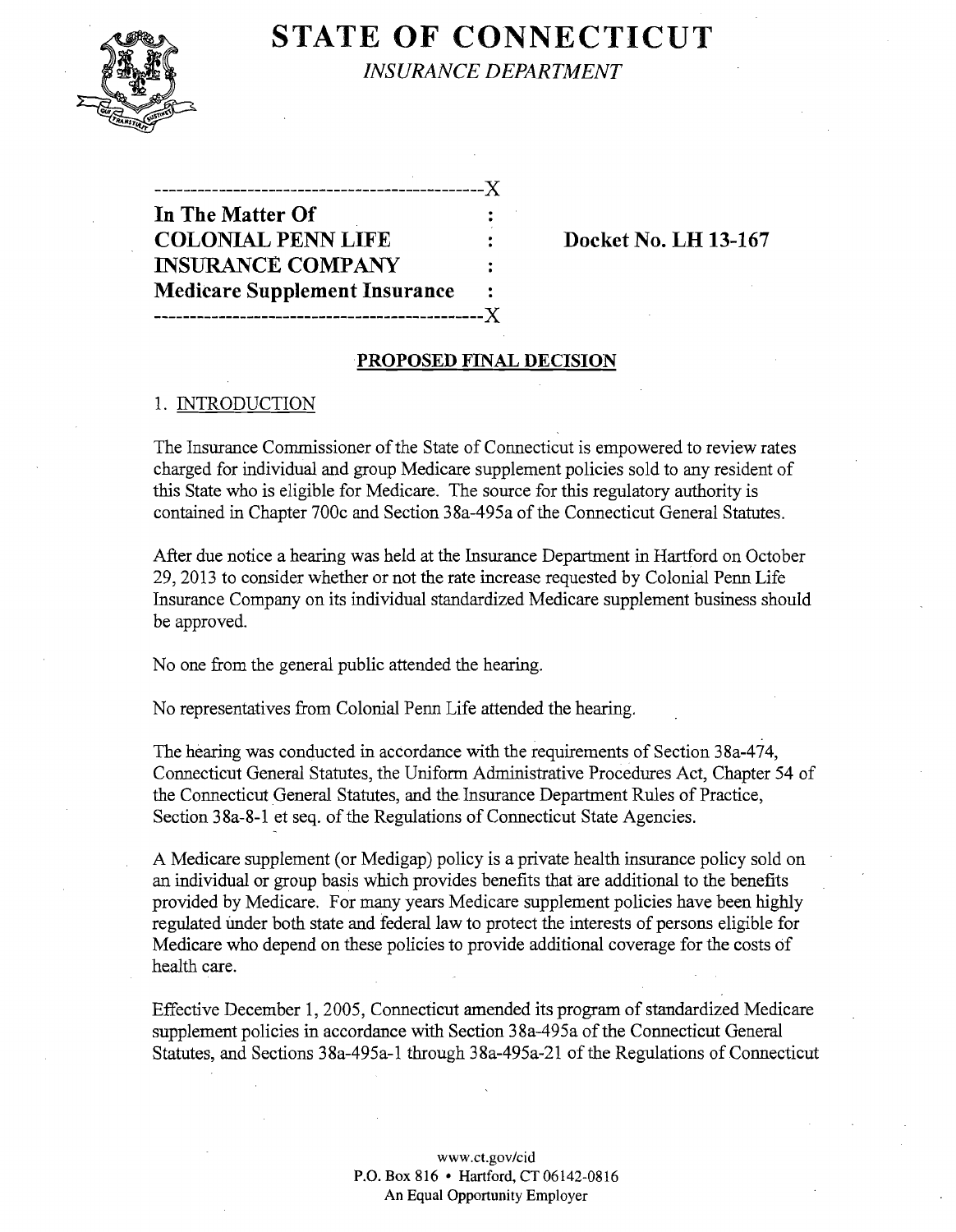Agencies. This program, which conforms to federal requirements, provides that all insurers offering Medicare supplement policies for sale in the state must offer the basic "core" package of benefits known as Plan A. Insurers may also offer anyone or more of eleven other plans (Plans B through N).

Effective January 1,2006, in accordance with Section 38a-495c ofthe Connecticut General Statutes (as amended by Public Act 05-20) premiums for all Medicare supplement policies in the state must use community rating. Rates for Plans A through N must be computed without regard to age, gender, previous claims history or the medical condition of any person covered by a Medicare supplement policy or certificate.

The statute provides that coverage under Plan A through N may not be denied on the basis of age, gender, previous claims history or the medical condition of any covered person. Insurers may exclude benefits for losses incurred within six months from the effective date of coverage based on a pre-existing condition.

Effective October 1, 1998, carriers that offer Plan B or Plan C must make these plans as well as Plan A, available to all persons eligible for Medicare by reason of disability.

Insurers must also make the necessary arrangements to receive notice of all claims paid by Medicare for their insureds so that supplemental benefits can be computed and paid without requiring insureds to file claim forms for such benefits. This process of direct notice and automatic claims payment is commonly referred to as "piggybacking" or "crossover".

Sections 38a-495 and 38a-522 of the Connecticut General Statutes, and Section 38a-495a-lO of the Regulations of Connecticut Agencies, state that individual and group Medicare supplement policies must have anticipated loss ratios of 65% and 75%, respectively. Under Sections 38a-495-7 and 38a-495a-10 of the Regulations of Connecticut Agencies, filings for rate increases must demonstrate that actual and expected losses in relation to premiums meet these standards, and anticipated loss ratios for the entire future period for which the requested premiums are calculated to provide coverage must be expected to equal or exceed the appropriate loss ratio standard.

Section 38a-473 of the Connecticut General Statutes provides that no insurer may incorporate in its rates for Medicare supplement policies factors for expenses that exceed 150% of the average expense ratio for that insurer's entire written premium for all lines of health insurance for the previous calendar year.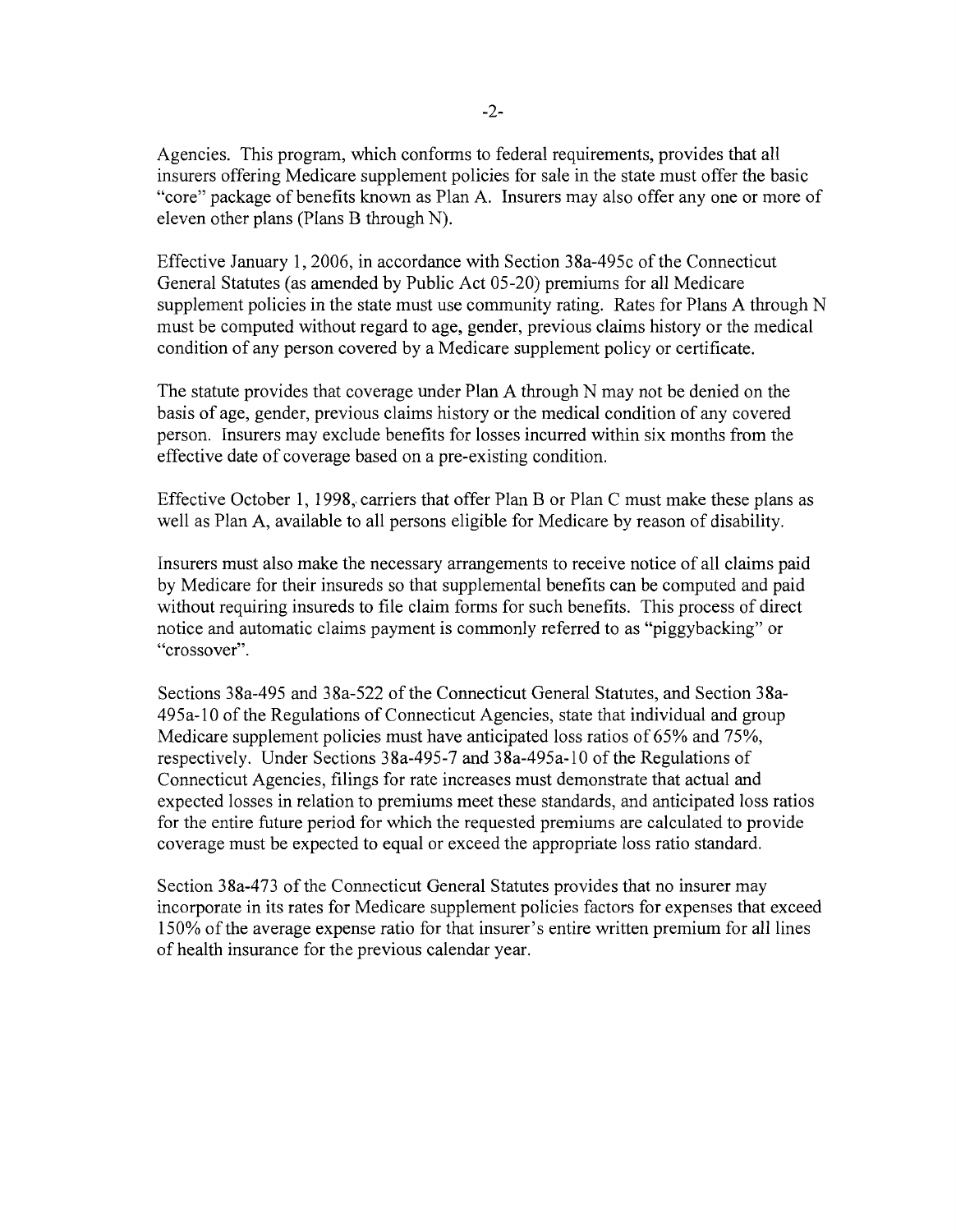### II. **FINDING OF FACT**

After reviewing the exhibits entered into the record of this proceeding, and utilizing the experience, technical competence and specialized knowledge of the Insurance Department, the undersigned makes the following findings of fact:

1. Colonial Penn Life Insurance Company has requested the following rate increases on its individual standardized form series CPL-GR-A80 for Plans A, B, F, G, L, M and N:

| Plan | Increase |
|------|----------|
| A    | 12.0%    |
| B    | 8.0%     |
| F    | 9.0%     |
| G    | 5.0%     |
| L    | 8.0%     |
| M    | 8.0%     |
| N    | 8.0%     |

The company has also requested that high-deductible Plan F and Plan K rates be kept the same, with no increase.

- 2. There were 660 policies in-force in Connecticut and 136,473 policies in force nationwide as of 6/2013.
- 3. Colonial Penn certified that their expense factors are in compliance with section 38a-473, C.G.S.
- 4. Colonial Penn has conformed to subsection (e) of section 38a-495c, C.G.S. regarding the automatic claim processing.
- 5. According to Colonial Penn the proposed rates are designed to satisfy the Connecticut statutory loss ratio of 65%.
- 6. The last approved rate increases ranged from 5.5% to 10%, effective 1/1/2013.
- 7. Since these plans were first issued on June 1, 2010, credible experience has yet to develop in Connecticut.
- 8. Below is Connecticut specific loss ratio experience for 2011, 2012 and from inception through 3/31/13:

| Plan   | 2011   | 2012  | Inception |
|--------|--------|-------|-----------|
|        | 109.7% | 87.9% | $100.4\%$ |
| High F | 35.6%  | 53.3% | 46.5%     |